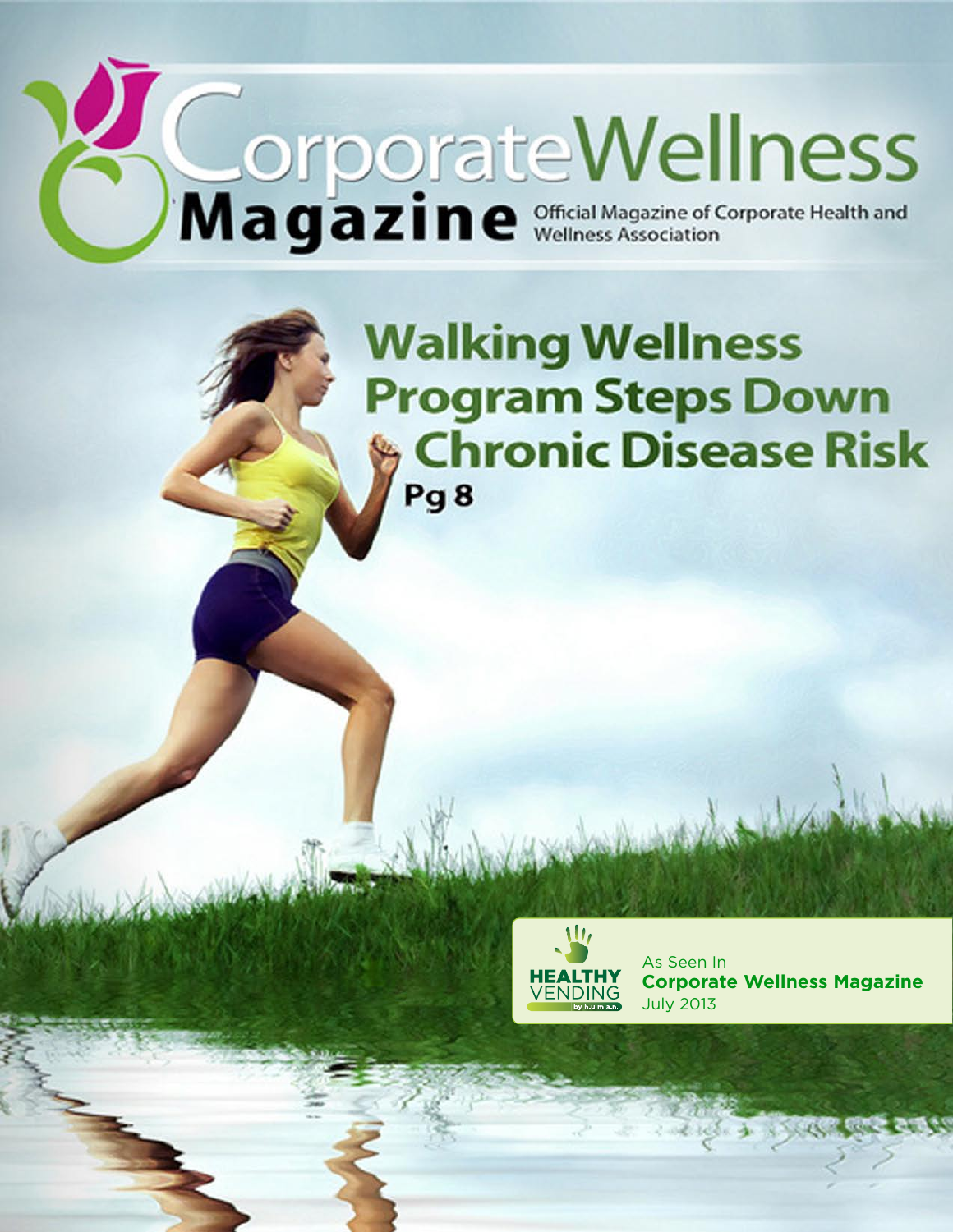

# "Hello, I am h.u.m.a.n."

# What to Do When Your Office is a Junk Food Maze? By Sean Kelly

once queried my friends to find<br>out what their office snacking<br>options were. I was astonished<br>with the results. The majority<br>reported that their offices brought once queried my friends to find out what their office snacking options were. I was astonished  $\blacksquare$  with the results. The majority in catered lunches loaded with potato chips and dessert trays. Then, there was the friend who worked at a law firm that supplied cabinets filled to the brim with full-sized candy bars, chip bags, cookies and more. With full-time employees spending at least a third of their lives in the office, do they even have a chance to live healthfully? The answer is yes. Some office spaces, like Google, are commendable for making it easy for their employees to make healthful choices, while other offices are less than helpful.

Even those of us who work in corporate wellness can find ourselves straying from wellness when we are pulling late hours and the **leftover kitchen donuts call our data backgrounds** names. Here are some of the best tips I have learned for choosing healthful snacks and meals during **the workday:** est<br>g<br>ing



# **Snacks That** Love You:

## When choosing snacks at the office:

Choose a snack that has a rounded mix of protein, healthful fat and fiber to help you feel satisfied. Some options include: nuts, a fruit and nut bar or a piece of fruit with a tablespoon of nut butter. Choose snacks with ingredients you can pronounce as highly processed foods can cause you to feel anxious, foggy and hyperactive.

- KIND Bar's "5g sugar  $\theta$  under" line is a great choice for snack bars as they're made with minimal ingredients and have less sugar than most other snack bars on the market. In addition, these bars pack a dose of healthful fat & protein from their nut content.
- • Clif Bar's new line called "Kit's Organic" pack only wholesome fruit and nut ingredients.
- • Peeled Snacks nothing but dried fruit, these snacks are a healthful sweet treat.
- • Svelte Protein Drinks are rich with complex carbs for sustained energy, fiber and organic soy protein.
- • Unsweetened coconut water has electrolytes and more potassium than a banana.

,,,,,,,,,,,,,

"With full-time employees spending at least a third of their lives in the office, do they even have a chance to l live healthfully? The answer is yes!" -Sean Kelly

Disregard the front label of snack packages; that is where the product's marketing messages are. Instead, go straight for the nutrition facts and ingredients.

Remember that nutritional components such as fiber, protein and fat only tell a part of a product's story. Read the entire label (nutrition facts and ingredients list) to get the full story.

• Larabar's new "Alt Protein" bars are made with healthful pea protein and pack 10g protein in each bar!



Use Smart phone apps to make informed decisions. The free app Fooducate allows consumers to scan barcodes of foods to find out how healthful they are. The Good Food Near You app, also free, helps you find the most healthful restaurant near you and browse its menu, with the ability to sort by calories, lowest fat and more. stacked logo (for sharing only)



**HEALTHY** 

What is h.v.m.a.n.?

So, treat yourself... and feel good about it!